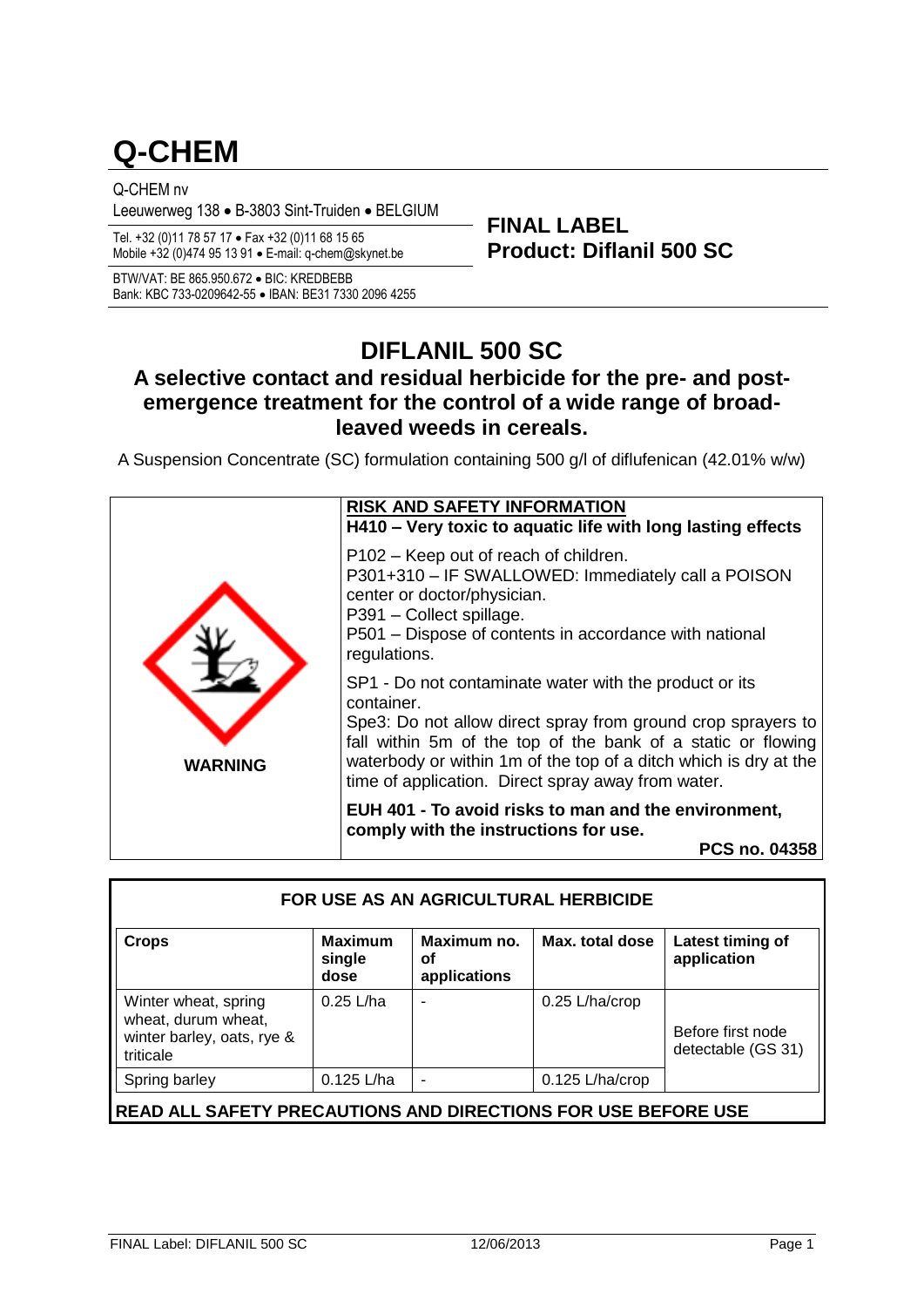**Marketed by:** DHM Agrochemicals Limited, Castle Lodge, Kilgobbin Road, Dublin 18 Tel: 01 295 2377

**Contents: 1 litre ℮**

**Batch No: see bottle For Professional Use only Protect from frost**

#### **Registration holder:**

Q-Chem NV, Leeuwerweg 138, B-3803, Sint-Truiden, **Belgium** 24 h emergence number: +32 11 78 57 17

#### **DIRECTIONS FOR USE**

#### **RESTRICTIONS**

For use for tractor mounted/trailed sprayer only.

DO NOT direct drill autumn sown broad leaved crops, following the use of DIFLANIL 500 SC in the previous crop. DO NOT treat broadcast crops as uncovered seed may be damaged. DO NOT roll autumn treated crops until spring. DO NOT harrow the crop at any time following application. DO NOT apply to soils with greater than 10 % organic matter.

It is possible that on soils with a high Kd factor (greater than 6) the efficacy of DIFLANIL 500 SC will be reduced.

Do not use on sands (soil texture [85] System) or very stony or gravely soils due to risk of crop damage.

Do NOT treat shortly after predominantly cold frosty conditions prior to application as they render the crop more susceptible to phytotoxic damage (chlorotic blotching). These effects are transient and do not have any influence on yield.

#### **WEEDS CONTROLLED**

DIFLANIL 500 SC controls a wide range of broad-leaved weeds.

Control at 0.25 L/ha: common chickweed, red dead nettle, parsley piert

Moderate control at 0.25 L/ha: scentless mayweed, lambs quarters

Control at 0.125 L/ha: shepherds purse, henbit deadnettle, wild mustard

Moderate Control at 0.125 L/ha: field speedwell, field pansy, ivy leaved speedwell, common chickweed, red dead nettle, radish, parsley piert, common nipplewort, hairy bittercress

#### **CROP SPECIFIC INFORMATION**

Good weed control depends on burying any trash or straw before or during seedbed preparation. Loose and fluffy seedbeds should be rolled before application. The final seed bed should be fine and firm and should not contain clods greater than first size. The crop should be drilled to the normal depth of 2.5 cm. It is important to ensure that the seed is well covered.

Apply via a horizontal boom sprayer as MEDIUM spray (BCPC Category). A spray pressure of at least 2 bar is advised. Good, even spray coverage of soil is essential. Ensure that spray swaths do not overlap. Only one application of DIFLANIL 500 SC should be made to the crop.

#### **Winter, spring and durum spring wheat, winter barley, oats, rye and triticale**

Apply 0.25 L/ha of DIFLANIL 500 SC pre or post emergence, before the first node detectable stage (GS 31).

#### **Spring barley**